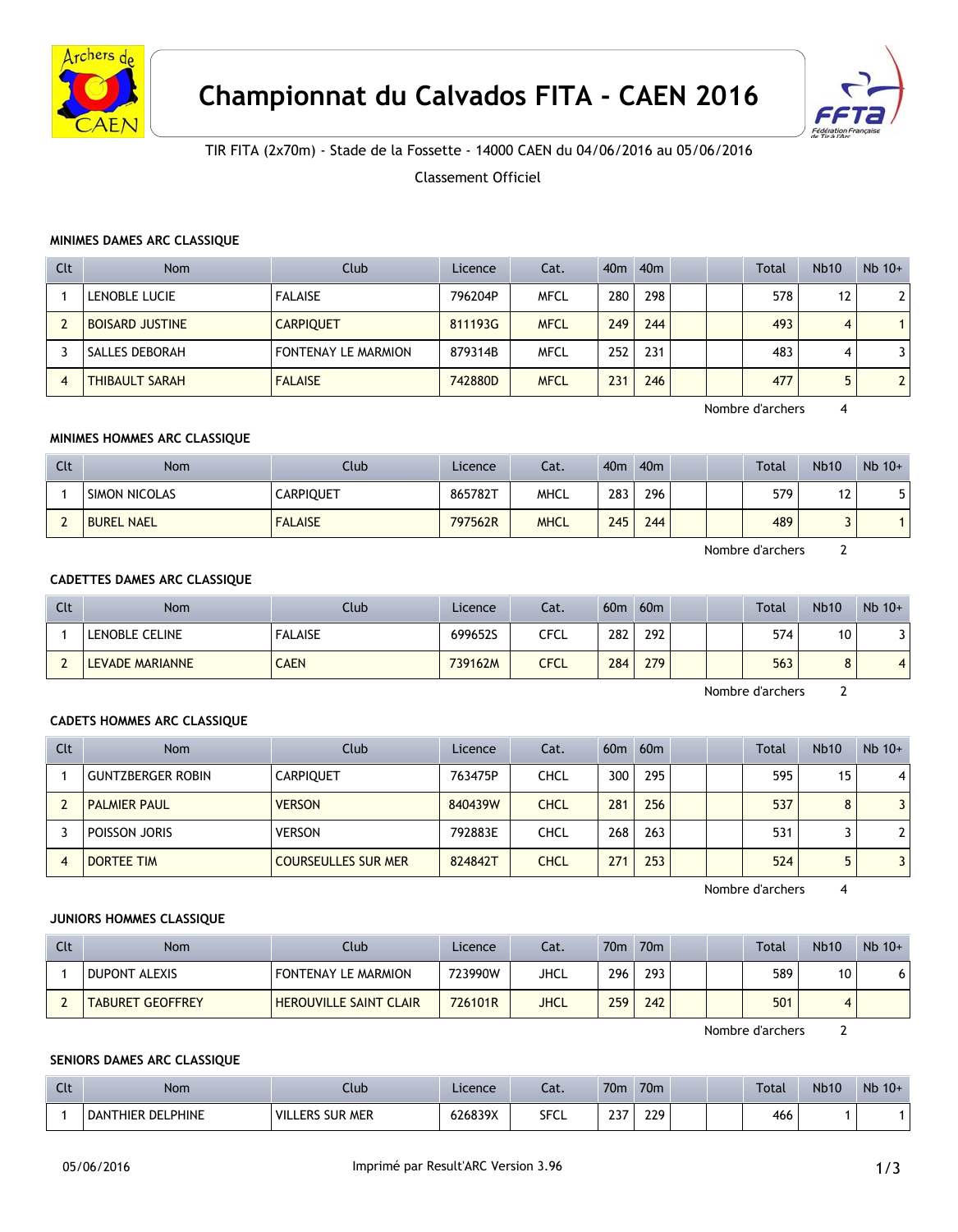# **SENIORS HOMMES ARC CLASSIQUE**

| Clt | <b>Nom</b>              | Club                   | Licence | Cat.        | 70 <sub>m</sub> | 70 <sub>m</sub> |  | Total | <b>Nb10</b> | $Nb$ 10+       |
|-----|-------------------------|------------------------|---------|-------------|-----------------|-----------------|--|-------|-------------|----------------|
|     | HUAN JONATHAN           | VILLERS SUR MER        | 591387M | <b>SHCL</b> | 294             | 302             |  | 596   | 10          | 3              |
|     | <b>POIRRIER CAMILLE</b> | <b>OUISTREHAM</b>      | 608936M | <b>SHCL</b> | 291             | 287             |  | 578   | 10          | 3              |
|     | LEVADE PHILIPPE         | <b>CAEN</b>            | 704702F | <b>SHCL</b> | 272             | 261             |  | 533   | 8           |                |
| 4   | <b>GILLES PHILIPPE</b>  | <b>VILLERS SUR MER</b> | 799709Z | <b>SHCL</b> | 263             | 266             |  | 529   |             | $\overline{3}$ |
|     | <b>FERRE ALEXANDRE</b>  | <b>CARPIQUET</b>       | 429635V | <b>SHCL</b> | 265             | 263             |  | 528   | 6           | 3              |
| 6   | <b>QUIDOR BENJAMIN</b>  | <b>VILLERS SUR MER</b> | 455934F | <b>SHCL</b> | 266             | 257             |  | 523   | 3           |                |

Nombre d'archers 6

# **VETERANS DAMES ARC CLASSIQUE**

| Clt | <b>Nom</b>                | Club           | Licence | Cat.        | 70 <sub>m</sub> | 70 <sub>m</sub> |  | Total            | <b>Nb10</b> | $Nb$ 10+ |
|-----|---------------------------|----------------|---------|-------------|-----------------|-----------------|--|------------------|-------------|----------|
|     | <b>DUPONT MARIE-LAURE</b> | <b>FALAISE</b> | 782121G | <b>VFCL</b> | 257             | 265             |  | 522              |             |          |
|     |                           |                |         |             |                 |                 |  | Nombre d'archers |             |          |

# **VETERANS HOMMES ARC CLASSIQUE**

| Clt            | <b>Nom</b>             | Club                          | Licence | Cat.        |     | 70 <sub>m</sub> 70 <sub>m</sub> |  | Total | <b>Nb10</b> | $Nb$ 10+       |
|----------------|------------------------|-------------------------------|---------|-------------|-----|---------------------------------|--|-------|-------------|----------------|
|                | <b>MEYER PASCAL</b>    | DOUVRES LA DELIVRANDE         | 649972S | <b>VHCL</b> | 293 | 278                             |  | 571   | 8           |                |
|                | <b>DURAND PHILIPPE</b> | <b>CAEN</b>                   | 466148H | <b>VHCL</b> | 263 | 267                             |  | 530   | 8           | $\overline{2}$ |
|                | <b>TABURET REGIS</b>   | <b>HEROUVILLE SAINT CLAIR</b> | 726105V | <b>VHCL</b> | 275 | 239                             |  | 514   |             | $\mathbf{2}$   |
| $\overline{4}$ | <b>LAURENT ERIC</b>    | <b>BAYEUX</b>                 | 703826D | <b>VHCL</b> | 239 | 243                             |  | 482   | 4           |                |
|                | PALY OLIVIER           | <b>CARPIQUET</b>              | 800914J | <b>VHCL</b> | 216 | 204                             |  | 420   |             |                |

Nombre d'archers 5

## **SUPER VETERANS DAMES ARC CLASSIQUE**

| Clt | Nom                     | Ilub                   | Licence | Cat.         | 70 <sub>m</sub> | 70 <sub>m</sub> |  | <b>Total</b> | <b>Nb10</b> | $Nb$ 10+ |
|-----|-------------------------|------------------------|---------|--------------|-----------------|-----------------|--|--------------|-------------|----------|
|     | <b>MURAIL FRANCOISE</b> | <b>VILLERS SUR MER</b> | 827827M | <b>SVFCL</b> | 197             | 196             |  | 393          |             |          |

Nombre d'archers 1

#### **SUPER VETERANS HOMMES ARC CLASSIQUE**

| Clt | Nom                 | Club      | Licence | Cat.         | 70 <sub>m</sub> | 70 <sub>m</sub> |  | Total       | <b>Nb10</b>              | $Nb$ 10+ |
|-----|---------------------|-----------|---------|--------------|-----------------|-----------------|--|-------------|--------------------------|----------|
|     | <b>HAUTEUR MARC</b> | CARPIQUET | 717062R | <b>SVHCL</b> | 265<br>$\sim$   | 268<br>__       |  | ED 3<br>ددد | $\overline{\phantom{0}}$ |          |

Nombre d'archers 1

## **JUNIORS DAMES ARC A POULIES**

| Clt | Nom                        | Club        | Licence | Cat.        | 50 <sub>m</sub> | 50 <sub>m</sub> |  | Total | <b>Nb10</b>   | $Nb$ 10+ |
|-----|----------------------------|-------------|---------|-------------|-----------------|-----------------|--|-------|---------------|----------|
|     | ANAIS<br><b>TREMBLAYES</b> | <b>CAEN</b> | 779584Z | <b>JFCC</b> | 325             | 315             |  | 640   | ີ<br><u>.</u> |          |

Nombre d'archers 1

#### **JUNIORS HOMMES ARC A POULIES**

| Clt | <b>Nom</b>            | Club             | Licence | Cat.        | 50 <sub>m</sub> | 50 <sub>m</sub> |  | Total | <b>Nb10</b> | $Nb$ 10+ |
|-----|-----------------------|------------------|---------|-------------|-----------------|-----------------|--|-------|-------------|----------|
|     | <b>ENGELS THOMAS</b>  | CAEN             | 702538D | <b>JHCO</b> | 337             | 333             |  | 670   | 36          | 4.4      |
|     | <b>BOISARD DAMIEN</b> | <b>CARPIQUET</b> | 722675S | <b>JHCO</b> | 331             | 322             |  | 653   | 27          |          |